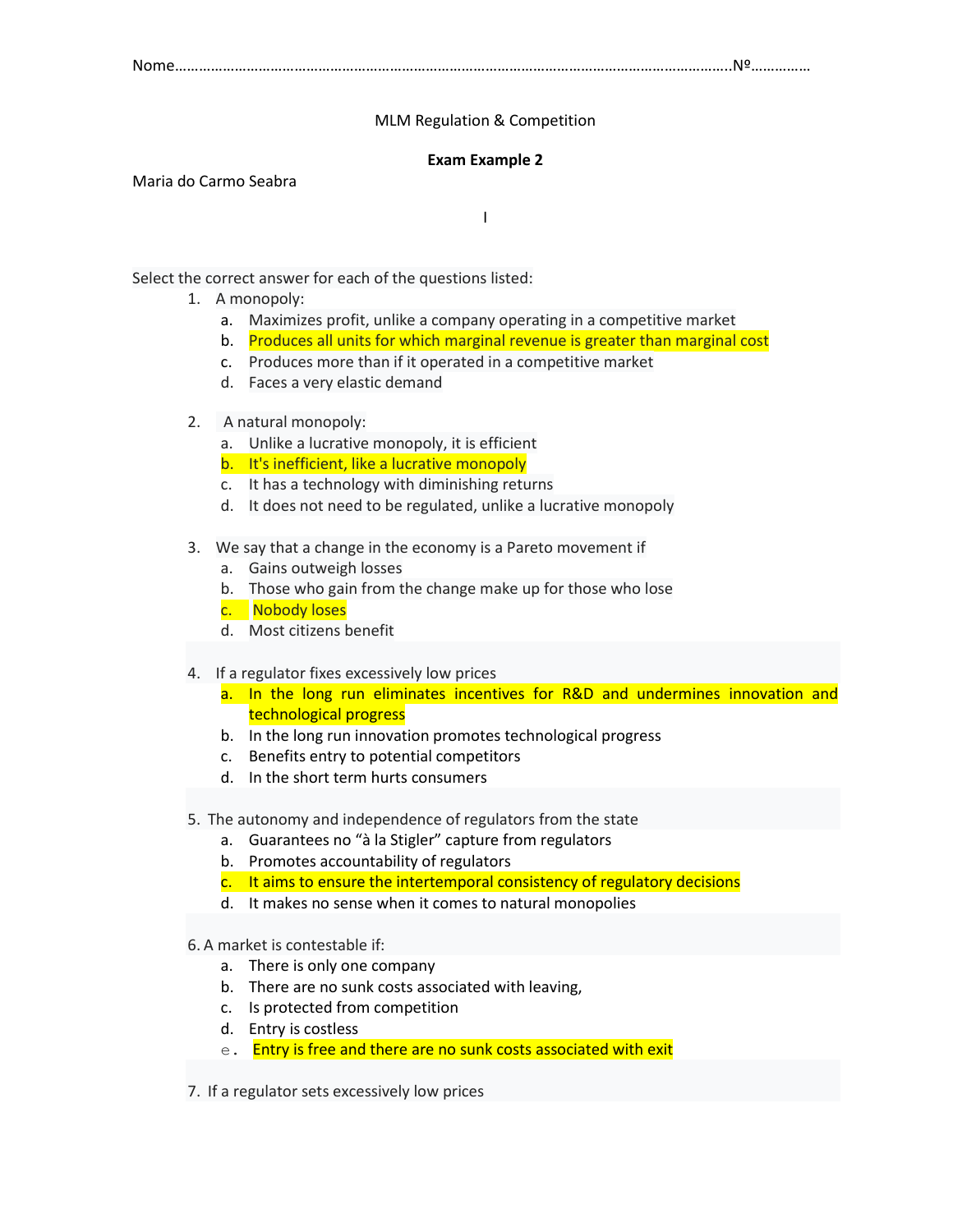Nome…………………………………………………………………………………………………………………………..Nº……………

- a. In the long run eliminates incentives for R&D and undermines innovation and technological progress
- b. In the long run innovation promotes technological progress
- c. Benefits entry to potential competitors
- d. In the short term hurts consumers

8. The following are arguments against regulators' exclusive weighting of consumer surpluses

- a. Asymmetry between consumers and businesses in their ability to lobby
- b. Companies have foreign shareholders
- c. Information asymmetry between business and authority (which in itself tends to favor business)
- d. None of the options
- 9. Barriers to entry are
	- a. Production costs that have to be borne by companies already operating in the sector and not borne by "incoming" companies
	- b. Sunk costs (advertising, investments in specific infrastructure)
	- c. Scale diseconomies
	- d. None of the previous
- 10. A company's market power
	- a. It is bigger the more elastic demand is
	- b. Is smaller the more elastic demand is
	- c. The smaller the difference between prices and marginal costs.
	- d. None of the previous
- 11. A Coase tariff or two-party tariff promotes the efficient quantity if
	- a. Demand for access to the good is elastic
	- b. Demand for access to the good is inelastic
	- c. Allow price to drop to average cost level
	- d. None of the previous
- 12. Ramsey Prices
	- a. Promote equity
	- b. Have the problem of not guaranteeing break-even.
	- c. Are easy to apply because they require little information
	- d. Are higher for goods with a more inelastic demand
- 13. Regulation of the rate of return on capital
	- a. Is a particular case of cost-plus regulation
	- b. Is strong from an incentive standpoint
	- c. Does not guarantee the break-even of the firm
	- d. d. None of the previous
- 14. In the SSNIP Test
	- a. The price level from which to assess whether the firm can profitably raise its price should be the competitive price level.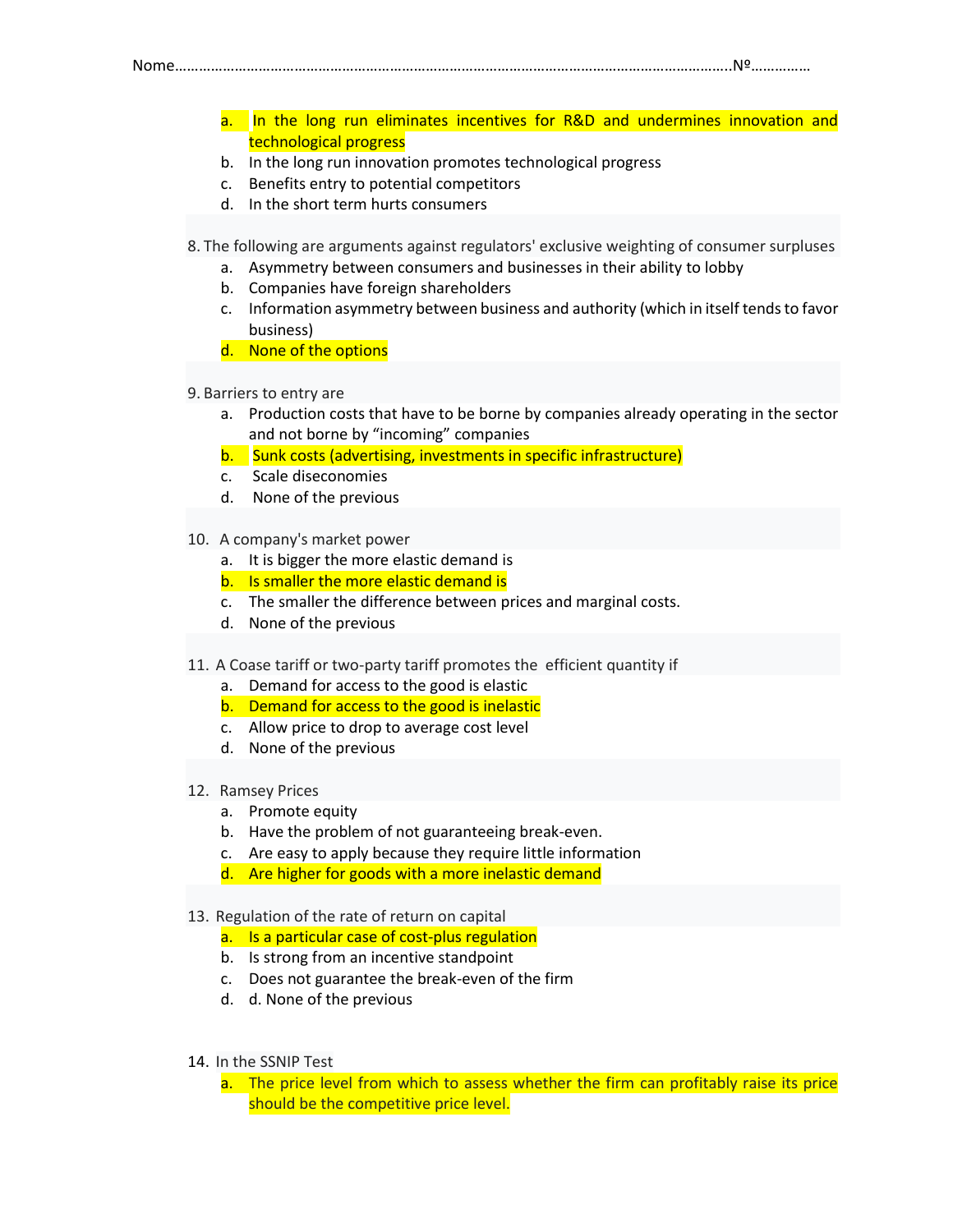Nome…………………………………………………………………………………………………………………………..Nº……………

b. The price level from which to assess whether the firm can profitably increase the price should be the actual price.

- c. It serves to test joint dominance
- d. None of the previous
- 15. Ease of Entry
	- a. Is largely dependent on the existence of sunk, endogenous (advertising, R&R) or exogenous (investment) costs.
	- b. Other factors that determine ease of entry are switching costs, network externalities
- 16. Predatory pricing
	- a. In order to be effective in preventing market entry or forcing out competitors has to be extended for a long time.
	- b. If competitors are as efficient as the incumbent, for them to have losses this must also have
	- c. To survive competitors, incumbents have to have either better financial resources (deeper pockets), or easier access to the capital markets, or the ability to crosssubsidize.
	- d. All of the previous
	- e. None of the previous
- 17. Predatory pricing
	- a. To be worth, the incumbent must have a reasonable expectation that he can gain market power that he might explore in the future
	- b. Sometimes an enterprise may assume predatory behavior in one market to deter competitors in another market
	- c. Overcapacity investment can also be used as a credible commitment that prices will fall if entry occurs
	- d. None of the previous
	- e. All of the previous
- 18. The higher the number of participants in a concertation agreement
	- a. The more complex are coordination problems
	- b. The greater is the likelihood of discriminatory punishment of an offender
	- c. The less the likelihood of each one violating the agreement
	- d. None of the above
	- e. All of the above
- 19. Collusion is easier to sustain
	- a. The more frequently decisions are made, because the easier it becomes to detect "bad behavior".
	- b. When demand is stable, as this stability makes it easier for agreement participants to detect "holes".
	- c. When there is symmetry between company and contacts in various markets because it makes it easier to punish an infringement.
	- d. None of the above
	- e. All of the above